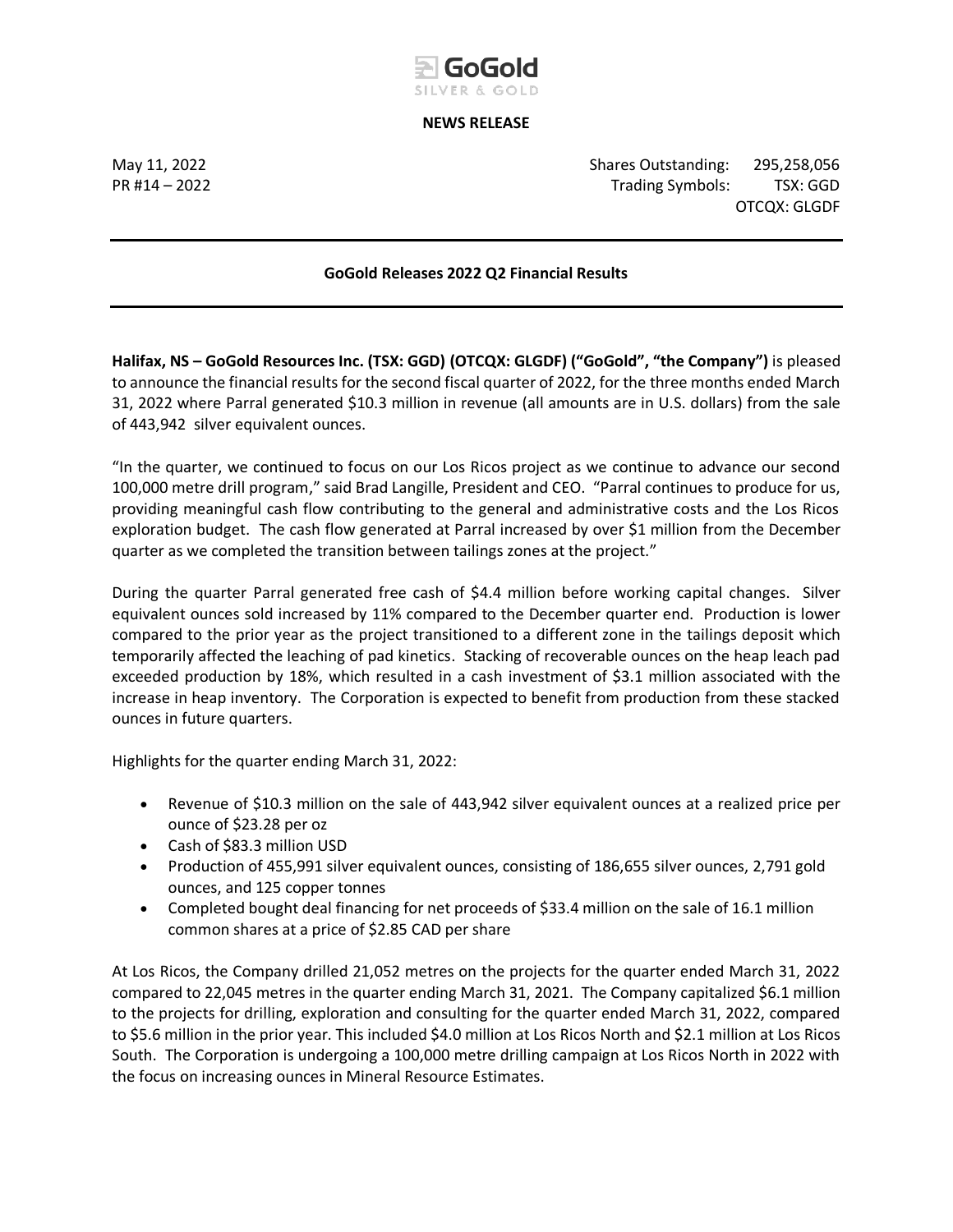

Following are tables showing summarized financial information and key performance indicators:

| <b>Summarized Consolidated Financial Information</b> | Three months ended Mar 31 |         |      |        | Six months ended Mar 31 |          |      |        |
|------------------------------------------------------|---------------------------|---------|------|--------|-------------------------|----------|------|--------|
| (in thousands USD, except per share amounts)         | 2022                      |         | 2021 |        | 2022                    |          | 2021 |        |
| Revenue                                              |                           | 10,334  |      | 13,232 | \$                      | 19,189   | Ş    | 27,309 |
| Cost of sales, including depreciation                |                           | 6,987   |      | 8,027  |                         | 13,440   |      | 16,436 |
| Operating income                                     |                           | 1,305   |      | 3,409  |                         | 1,880    |      | 7,427  |
| Net (loss) income                                    |                           | (1,618) |      | 2,732  |                         | (1, 492) |      | 6,968  |
| Basic net (loss) income per share                    |                           | (0.004) |      | 0.010  |                         | (0.005)  |      | 0.026  |
| Cash flow from operations                            |                           | (1,694) |      | 3,269  |                         | (6, 277) |      | 9,132  |

| Key Performance Indicators <sup>1</sup>            | Three months ended Mar 31 |         |         |         | Six months ended Mar 31 |         |           |         |  |
|----------------------------------------------------|---------------------------|---------|---------|---------|-------------------------|---------|-----------|---------|--|
| (in thousands USD, except per ounce amounts)       | 2022                      |         |         | 2021    |                         | 2022    |           | 2021    |  |
| Total tonnes stacked                               |                           | 377,874 |         | 417,487 |                         | 951,231 |           | 867,313 |  |
| Recoverable silver equivalent ounces stacked       | 537,000                   |         |         | 513,000 | 1,238,000               |         | 1,165,000 |         |  |
| Silver equivalent ounces sold                      | 443,942                   |         | 546,979 |         | 845,156                 |         | 1,143,159 |         |  |
| AISC per silver equivalent ounce <sup>2</sup>      |                           | 18.12   |         | 16.27   |                         | 18.34   |           | 15.70   |  |
| Cash cost per silver equivalent ounce <sup>2</sup> |                           | 13.24   |         | 12.81   |                         | 13.37   |           | 12.53   |  |
| Realized silver price                              |                           | 23.28   | S       | 24.19   |                         | 22.70   |           | 23.89   |  |
| Metres drilled                                     |                           | 21,052  |         | 22,045  |                         | 40,916  |           | 37,247  |  |

<sup>1</sup>Key performance indicators are unaudited non-GAAP measures. <sup>2</sup>Gold and copper are converted using average market prices.

This news release should be read in conjunction with the interim condensed consolidated financial statements for the three and six months ended March 31, 2022, notes to the financial statements, and management's discussion and analysis for the quarter ended March 31, 2022, which have been filed on SEDAR and are available on the Company's website.

Technical information contained in this news release with respect to GoGold has been reviewed and approved by Mr. Bob Harris, P.Eng., who is a qualified person for the purposes of NI 43-101.

## **About GoGold Resources**

GoGold Resources (TSX: GGD) is a Canadian-based silver and gold producer focused on operating, developing, exploring and acquiring high quality projects in Mexico. The Company operates the Parral Tailings mine in the state of Chihuahua and has the Los Ricos South and Los Ricos North exploration projects in the state of Jalisco. Headquartered in Halifax, NS, GoGold is building a portfolio of low cost, high margin projects. For more information visi[t gogoldresources.com.](http://gogoldresources.com/corporate/about-us)

For further information please contact: